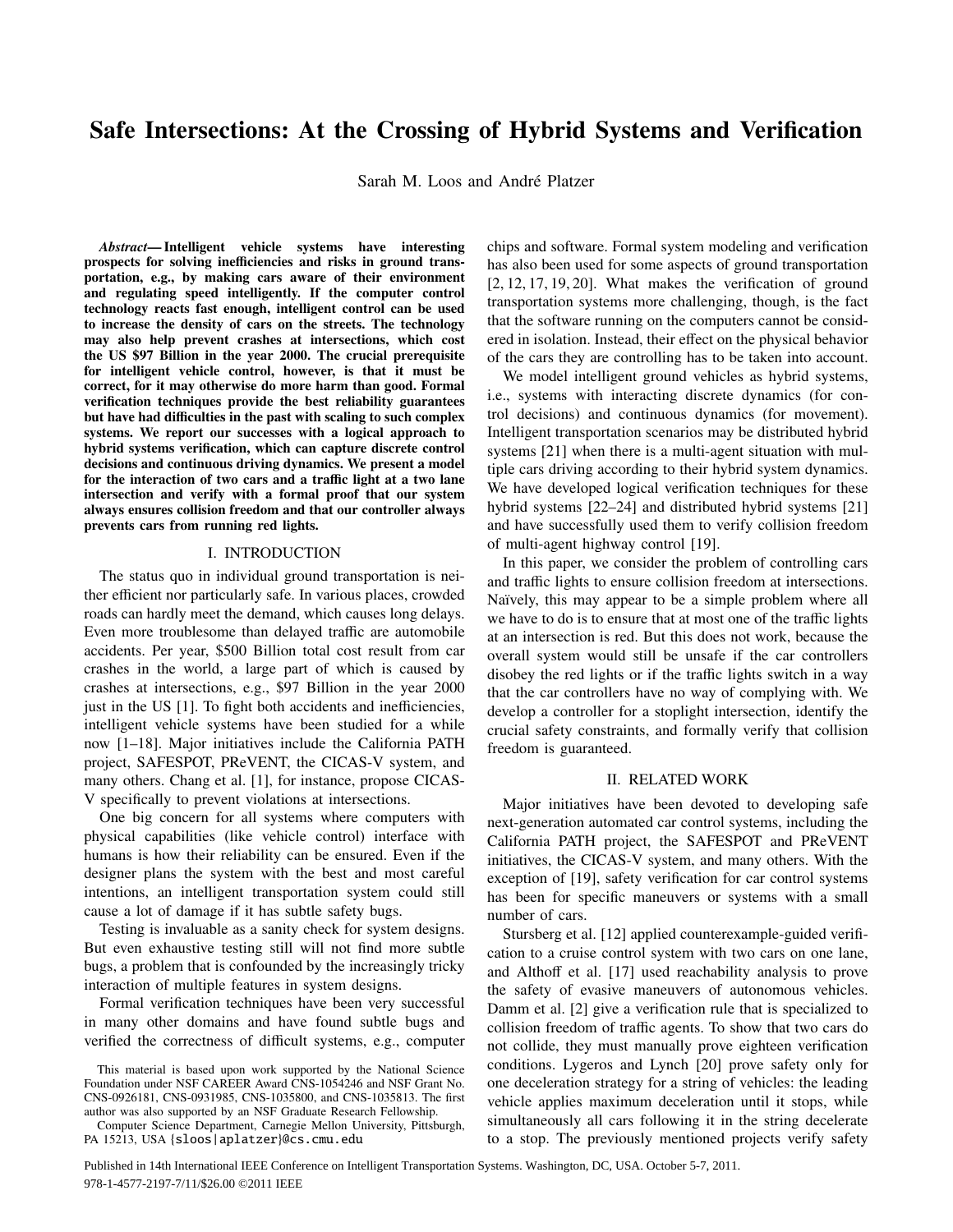for specific maneuvers on the lane which do not scale up to a global model. Our work in car control on lanes scales to an arbitrarily large number of cars in the system. Additionally, our work on intersections is created with the primary goal of being combined with other verification results to be applied to larger and more complex systems. Our logic-based approach supports such combinations.

Research has also been done on the best action a car can take at a yellow light [25]. While this research does not provide a formal proof of safety, it does suggest a more efficient vehicle controller for non-sensing stoplights. Other projects have considered more general systems using simulation and other non-formal methods [4, 6, 9, 15]. Our techniques follow a formal, mechanized proof calculus, which verifies safety completely, rather than partially via a finite number of simulations. Our use of differential equations to represent the continuous dynamics of the vehicles enables a more realistic model than finite state models which cover only discrete dynamics.

# III. THE INTERSECTION PROBLEM

In [19], we verified safety for a model of a multi-lane highway, with an arbitrary number of cars, each of which can change lanes, exit and enter the system. The research presented in this paper is the first step toward verifying urban roadways with large and complex intersections.

In order to verify a large, urban, roadway system, we first must tackle intersections. Difficult intersections would be nearly impossible to verify without breaking them down into smaller pieces. Even if you did manage to verify the safety of an automated control or emergency braking system for one complex intersection without decomposing it into smaller pieces, it would be difficult to generalize the method, so another intersection will require the same amount of work. In this paper, we prove safety for the basic principles, which is a major milestone in making the verification of complex intersections feasible. Our first insight into these difficult systems is that most intersections, including many that are large and complex, are just a compilation of two basic lane layouts: merges and crosses, shown in Fig. 1.



Fig. 1: Basic components of most intersections (*Note: The angle of intersection is irrelevant*)

In [19], we verified that merging from one lane into another is safe. The T-intersection shown in Fig. 1a is a special case of this merging scenario. We begin with two lanes, and have one of the lanes end at the intersection, so that all cars on that lane must switch into the other lane. This means that one lane is identified as the primary lane, and all cars merging from the secondary lane may only do so when the primary lane is clear. Thus, for a proof of safety, a traffic signal is not required, but may still be used.

While we ultimately want to verify a generic model for distributed, automated car control in a large urban environment with complex traffic patterns, the scope of this paper is smaller. In this paper, we present the complexities and challenges of modeling and verifying an intersection of two lanes, with one car driving on each lane. In future work, we intend to combine the results in this paper with the results in [19] to verify an intersection of two lanes with an arbitrary number of cars on each lane, each of which makes distributed control decisions based on local Vehicle to Vehicle (V2V) and Vehicle to Infrastructure (V2I) data. Combining this result with the safe merge maneuver will then allow us to verify large and complex intersections.

We begin in Sect. IV with a comprehensive review of the multi-lane highway problem for distributed car control. Then, in Sect. V, we simplify the two lane intersection into a single lane with just one car and one light. From the initial conditions and invariants used to verify this model, we discover a method for proving the more complex model presented in Sect. VI. We present in Sect. VI the safety of a two lane intersection, with one car driving on each lane and a stoplight operating at the crossing.

# IV. HIGHWAY CONTROL

In [19] we present a formal verification for a system with an arbitrary number of cars driving on an arbitrary number of lanes, where cars can enter the highway, change lanes, and exit. In this section, we will summarize this work to give a solid background for research on intersection control. We will also discuss how this result can be used to verify T-intersections as shown in Fig. 1a.

### *A. Modeling*

In our model of a highway system, the control for the cars is very intuitive. Cars may brake at any time, but they can only accelerate if the next car is a safe distance ahead. For lane change maneuvers, cars may only change into a lane if they leave enough space in front and behind.

The discrete control is simple enough to explain, but the difficulty comes in the verification, which relies on identifying strong enough invariants to prove safety properties which hold under all physical movements of the car.

It is the physical driving of the car down the lane that produces the continuous components in this hybrid system. We use state variables to represent the car's position, velocity, and acceleration. The continuous dynamics for the kinematic motion of the car are described by the following differential equation system:  $x' = v$ ,  $v' = a$ . These are ideal-world dynamics and they are adequate for longitudinal lane maneuvers. Because sensor readings are not available continuously, we assume that the controller also does not have continuous control over acceleration. For simplicity, we still assume that, once set, the acceleration  $a$  takes instant effect. We assume a limit for the maximum acceleration and we denote it by  $A \geq 0$ . We assume that the car has an emergency brake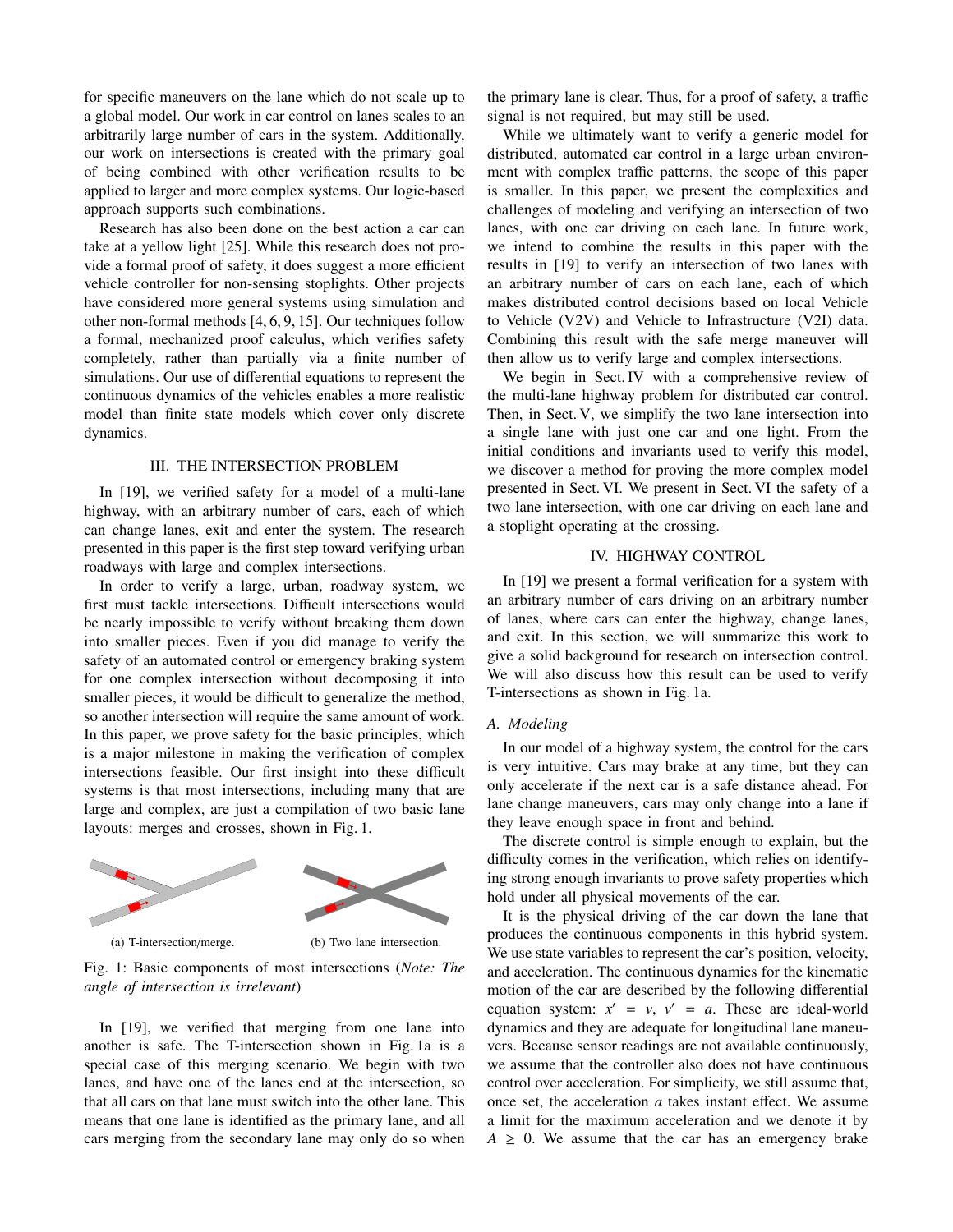with braking power  $-B$ , where  $B > 0$ . If *B* were not strictly positive, the car would not be able to brake. The car is also limited in its velocity: we assume a maximum speed limit, denoted by *V*, where  $V > 0$ .

We model a T-intersection as a specific case of this system: two lanes, where one lane ends immediately after the intersection, forcing all cars from that lane to merge into the continuing, primary lane. This T-intersection model inherits the safety verification from the highway model. It also requires that a primary lane be identified, since one lane will have traffic moving freely, and the other will end and require cars to merge into traffic on the main lane. This is similar to a T-intersection when taken as a component to a more complex intersection, since in most cases, cars from one lane will be turning into traffic on the other lane; however, it does not rely on a light control to mediate the traffic flow, but instead uses local sensors on individual cars.

# *B. Verification*

In order to show that a system of cars driving on the highway is safe, we must prove that, under any circumstances, no car collides with another car. The verification of this safety requirement is separated into four, hierarchical pieces, starting with a proof of safety for two cars on a lane and working up to the full model. For a complete discussion of the highway model and its formal verification, see [19].

# V. SINGLE LANE STOPLIGHT CONTROL

In this section, we study a model of a single car on a lane with a stoplight. In actuality, there would be a crossing lane at the light, with cars moving along it, but initially we will look at a single lane, and later examine the intersection in Sect. VI. The continuous dynamics of the physical movement of the car will be the same as for cars driving on a highway, as in Sect. IV; however, our safety requirements have changed. Instead of proving that the car will not hit another car in its lane, we prove that the car will not, under any circumstances, occupy an intersection while the light is red. This is an important building block for subsequent systems.

## *A. Modeling*

In this model, we represent the lanes as lines, where cars and intersections appear as points on those lines. Alternatively, we could modify the equations to include a constant buffer to account for the size of the car, or the width of a lane. This is interesting future work, and will be necessary for verifying large-scale urban systems, but is beyond the scope of this paper. By ignoring the size of cars, we reduce the number of parameters in the system while retaining the essential characteristics of intersections: mutual exclusion in the spatial region of traffic lights.

The stoplight will need to coordinate with the car driving on the lane. For instance, if the car was driving at high speed, and the light quickly switched from green, through a short yellow, to red, it is possible that the car would be unable to avoid running the red light. We cannot assume continuous sensing and communication of the car's position

to the traffic light, because that would be impossible to implement. Pseudo-periodic information about positions and velocities is more realistic. In this model, we, thus, assume that the stoplight is receiving updates about the car's position and velocity at least every  $\varepsilon$  time units (possibly more often but never less often). Similarly, the car receives updates about the color of the light at least every  $\varepsilon$  time units.

In our model, we allow the light to change from green to yellow under any circumstances. The light may also change from red to green at any time (although when we have cars traveling on an intersecting lane, this will only be allowed if the stoplight controlling the intersecting lane is also red). However, the light may only change from yellow to red under certain properties, since we must ensure that the car is always physically capable of adhering to red stoplight signals. It must always hold that when the light turns yellow, it stays yellow long enough for the car to detect the yellow light and then either come to a stop before the intersection, or pass through the intersection. This requirement is equivalent to the formula:

$$
xI < x \lor xI > x + \frac{v^2}{2B} + \left(\frac{A}{B} + 1\right)\left(\frac{A}{2}\varepsilon^2 + v\varepsilon\right).
$$

We denote the position of the stoplight by *xI*, time delay as  $\varepsilon$ , and remaining variables are as described in Sect. IV. This formula characterizes that the light may only turn red if either the car has passed the light  $(xI < x)$ , or the car would be able to stop before the intersection. This should hold even in the worst case, where the car does not recognize the yellow light for a maximum of  $\varepsilon$  time, and is applying maximum acceleration *A* for that duration.

Just as the stoplight receives communication updates on the position and velocity of the car, similarly the car receives updates on the color of the light. These updates may not come regularly, but we assume all data is accurate upon delivery. Uncertainty in the sensor data could be handled by assuming upper and lower bounds on accuracy, or by using Stochastic Differential Dynamic Logic [26].

Since the maximum velocity of the car is *V*, we could replace the use of state variables with maximum values and require only that the stoplight activate a constant-length timer for a yellow light. However, while this would make the system easier to implement, it would reduce the efficiency of the system, since all yellow lights would necessarily stay yellow for their maximum length. By allowing the stoplight to receive updates from surrounding cars, it can make more informed decisions. For example, if there are no nearby cars on a lane with a green light, the light could change almost immediately through yellow to red, making a faster transition to a green light for intersecting traffic. As well as being a less efficient system, the proof complexity for this model is greater, since the antecedent would contain only parameters and we would be unable to use state variables directly. It would be interesting future work to use models proved in this paper as lemmas to aid verification of a system in which stoplights do not receive any data about the cars on their lane.

In addition to giving a non-deterministic model which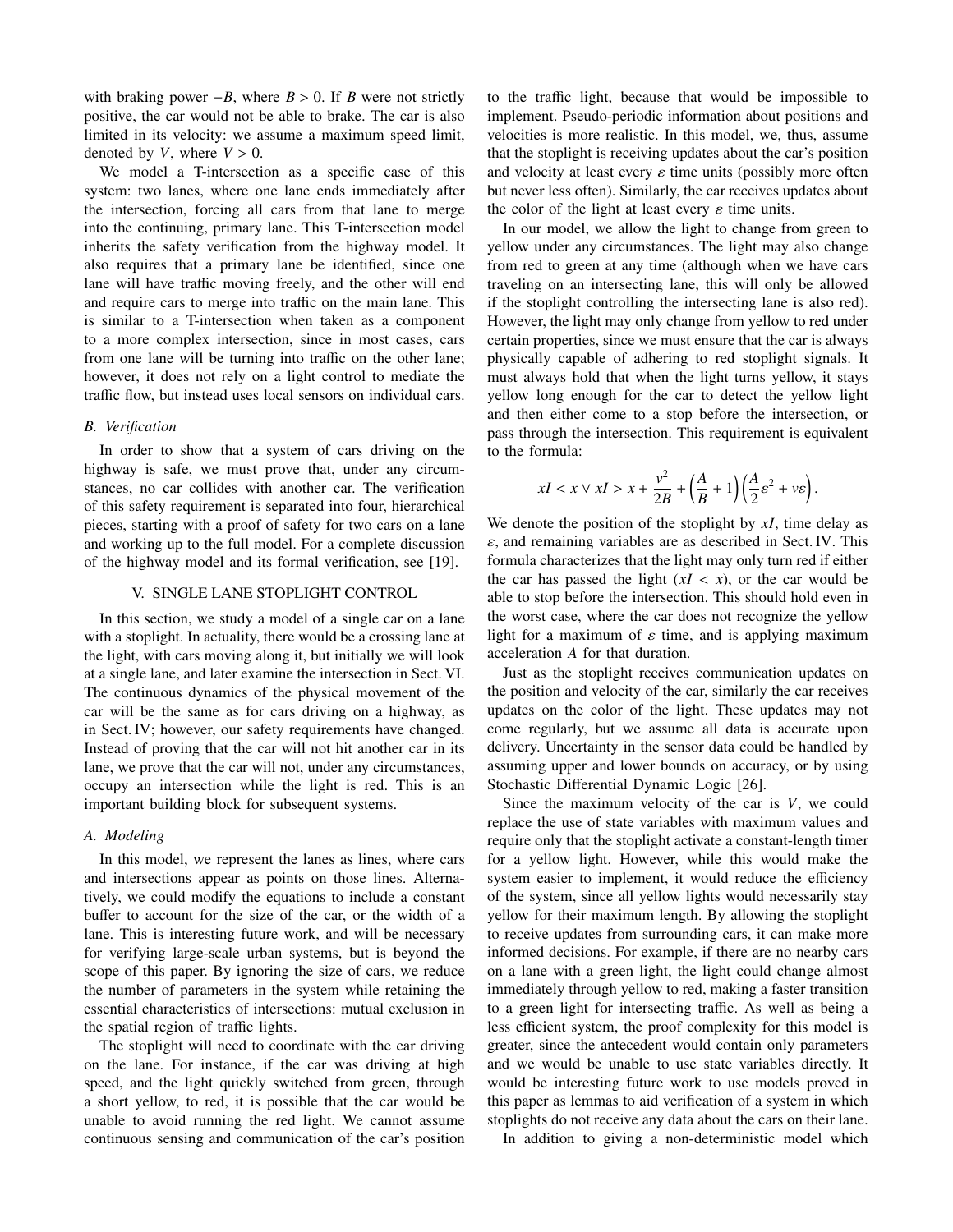encompasses all possible control decisions for the stoplight, the model also defines the control choices of the vehicle. The physical movement of the car follows the kinematic equations described in Sect. IV.

The discrete control choices of the car's acceleration, however, must now depend on information received from the stoplight. If the light is green, or if the car has already passed the light, then the car is free to accelerate. If the car is stopped, it may remain stopped as long as it is not in the intersection. We allow the car to brake at any time, so if there is an emergency, a human may always override the system by engaging the brakes. For the full model, see Model 1 in Appendix B. In this model, any time the light is ahead and either red or yellow, the car must be stopped or applying the brakes. Of course, this is not an efficient model when we look at systems with very long lanes or multiple intersections, since it will require a car to start braking for a red light when it is still miles away. Cars which will make it through the yellow also slow down before passing the light. It is an interesting extension of our model to add another choice of accelerating when the light is red, but the car is still a safe distance away. The controller described in this section is presented formally as "lane" in Appendix B.

### *B. Verification*

Now that we have a suitable model for a single lane with one car and a stoplight, we identify a suitable set of safety requirements and prove that our model never violates them. For this model, we are not yet concerned with how this lane interacts with other lanes in the system. We only want to know that the local behavior on this lane is safe. Therefore, in order to prove safety, we show that the car never violates the stoplight control by running a red light.

*Proposition 1 (Safety of single lane control):* For a car driving on a lane with a single stoplight on the lane, where both the car and the light began in a controllable state and follow the control described in this Appendix B, the car will never be in the intersection while the light is red. In other words, if the light starts out red, and the car is in a position to stop for it (or has already passed it), then at no point in the future will the car be in the intersection while the light is red. This is expressed in *quantified differential dynamic logic*  $QdL$  (see Appendix A for details) by the following provable formula:

$$
I = red \land \left(xI < x \lor xI > x + \frac{v^2}{2B}\right)
$$
\n
$$
\rightarrow \text{[lane]}(I = red \rightarrow xI \neq x)
$$

 $\rightarrow$  [lane](*I* = *red*  $\rightarrow$  *xI*  $\neq$  *x*)<br>Proposition 1 is easy to prove semi-automatically in our verification tool KeYmaera [27] after we identify a property which is stronger than the safety requirement, and always holds between sensor updates. We use this property formally as a *loop invariant* [22, 24]. Since the car may get updates at any time less than  $\varepsilon$ , the loop invariant must hold at all times less than  $\varepsilon$ . For Proposition 1, we use the invariant:

$$
v \ge 0 \land v \le V \land \left(I = red \rightarrow \left(xI < x \lor xI > x + \frac{v^2}{2B}\right)\right)
$$

This formula means that, at all times, if the light is *red*, then either the car has passed the light, or it has position



Fig. 2: Intersection

and velocity such that if it applies braking force  $-B$ , it will stop before it reaches the intersection. In addition, we are guaranteed that the velocity is always between 0 and *V*.

With this loop invariant, the proof required 9 human interactive steps out of a total of 4,142 nodes.

# VI. INTERSECTION CONTROL

In Sect. V, we verified an automated control system for a single lane with one car and one light. Now, we create a comprehensive model of a two-lane intersection, where there is one car on each lane and a stoplight at their intersection, as illustrated in Fig. 2. It is important to notice that it is not necessary to model a situation where a car turns into the other lane at the intersection. Such instances correspond to a merge rather than an intersection (see Fig. 1a).

# *A. Modeling*

Most of the modeling challenges have already been addressed in Sect. V. Increasing from a one lane view to verifying a two-lane intersection is very intuitive. Unfortunately, the introduction of additional lights and cars, each of which necessarily have multiple states, greatly increases the computational difficulty of the problem. The discrete and continuous control for the cars on each lane, for instance, is identical to the control presented in Sect. V, except for the change from primitive variables like *x* and *v* to first-order variables  $x(1)$ ,  $x(2)$ ,  $v(i)$ , etc. Additionally, the stoplights, on which the cars depend, will now depend on one another. So, in order for a light to turn green, the light must check that the other face of the stoplight is red. The primary difference is that we now have control choices for two cars and two stoplights instead of just one of each, as well as continuous dynamics for both cars. The controller described in this section is presented formally as "ic" in Appendix C.

# *B. Verification*

Now that we have a model for a two lane intersection, we have to describe a set of requirements that we want the model to satisfy in order to ensure safety. These requirements will build upon the safety requirements proved in Sect. V. We want to show both that the cars do not enter the intersection when the light is red and that the light will always be red for at least one of the two lanes. By guaranteeing both of these requirements simultaneously, we have assured that the two cars will not collide with each other.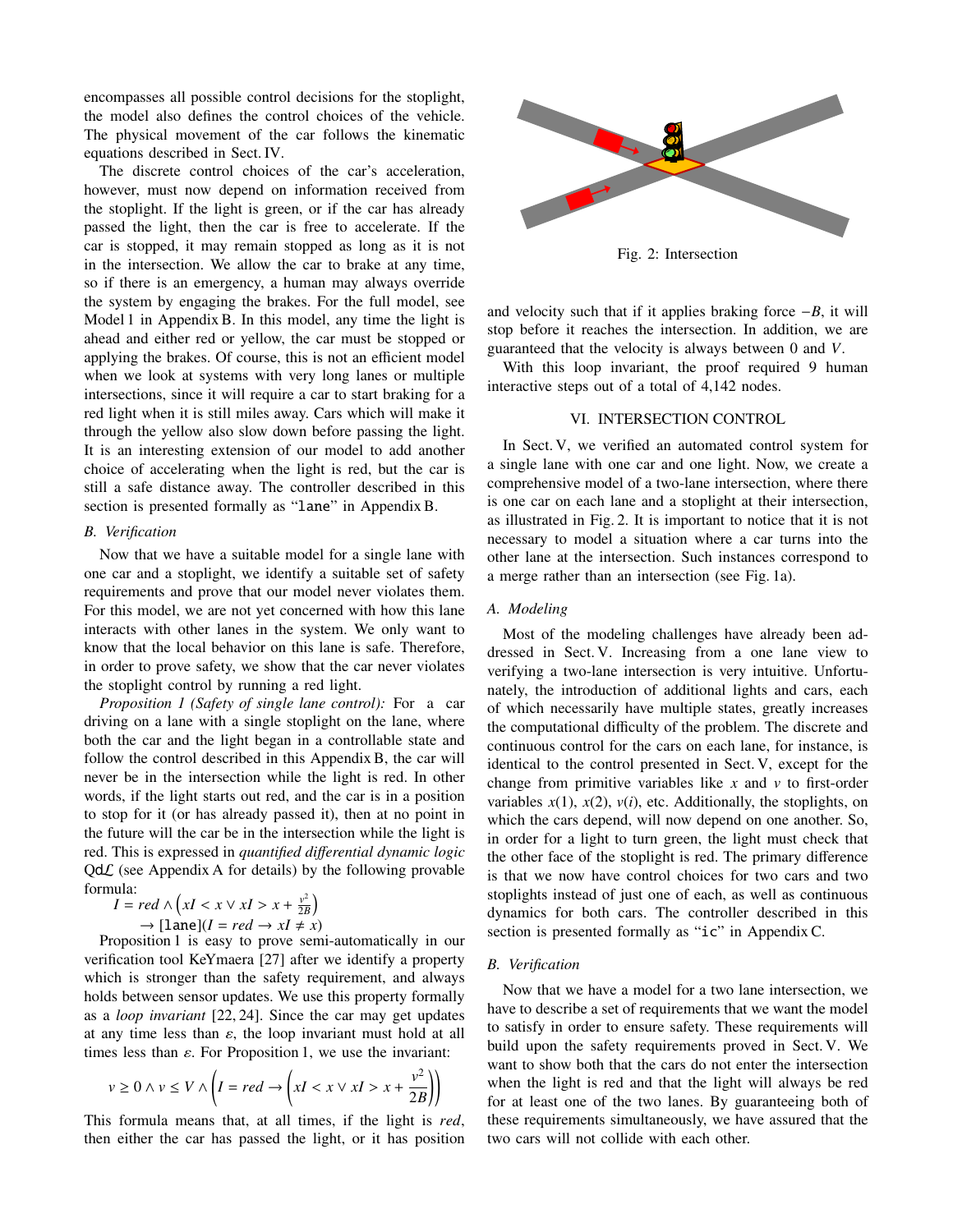*Proposition 2 (Safety of intersection control):* If the stoplight and two cars start in a controllable state (i.e. each car is a safe distance from a red light), and the light and cars behave according to our model, then no car will ever enter the intersection when its light is red, and the stoplight will always have a red light in at least one of the two lanes. In other words, the two cars will not collide under the intersection protocol, ic. This is expressed in QdL by the following provable formula:  $\left(I(1) = red \wedge \left(xI(1) < x(1) \vee xI(1) > x(1) + \frac{v(1)^2}{2B}\right)\right)$ 

$$
I(1) = \text{red} \land (xI(1) < x(1) \lor xI(1) > x(1) + \frac{2B}{2B})
$$
\n
$$
\land I(2) = \text{red} \land (xI(2) < x(2) \lor xI(2) > x(2) + \frac{v(2)^2}{2B})
$$
\n
$$
\rightarrow [\text{ic}][(I(1) = \text{red} \rightarrow xI(1) \neq x(1))
$$
\n
$$
\land (I(2) = \text{red} \rightarrow xI(2) \neq x(2))
$$
\n
$$
\land (I(1) = \text{red} \lor I(2) = \text{red})
$$

The proof of Proposition 2 is completed in KeYmaera. To simplify the computational complexity of the proof, we break the original requirement into the three simpler requirements,

$$
(I(1) = red \rightarrow xI(1) \neq x(1)), \tag{1}
$$

$$
(I(2) = red \rightarrow xI(2) \neq x(2)), \text{ and } (2)
$$

$$
(I(1) = red \vee I(2) = red), \tag{3}
$$

and verify them separately. This is necessary because each of these requirements needs a different loop invariant.

Each of the three requirements has been proved in KeYmaera. The only difference, besides naming, between proving the red lights are not violated under this model and proving safety for the model in Sect. V is an increased branching factor due to the added choices in discrete and continuous dynamics for both cars and the stoplight. The branching factor can be lessened somewhat by manually eliminating unnecessary assumptions in the proof tree. In KeYmaera, the proof of the safety requirement in equation (1) took 443 human interactive steps out of 178,539 nodes, requirement (2) needed 378 interactive steps out of 170,210 nodes, while requirement (3) needed no human interactive steps, and was proved fully automatically with 91,112 nodes.

### VII. CONCLUSIONS AND FUTURE WORK

Distributed car control has been proposed repeatedly as a solution to safety and efficiency problems in ground transportation. Yet, a move to this next generation technology, however promising it may be, is only wise when its reliability has been ensured. We have presented formal verification results guaranteeing collision freedom in a series of increasingly complex intersection settings, culminating in a safety proof for an intersection of two single-lane roads.

Formal verification of intelligent vehicle systems with intersections as hybrid systems is essentially unstudied. Because of this, there are many rich topics for future research, including time synchronization of lights and cars, sensor inaccuracy, non-zero length cars, liveness properties, and combinations of merge and cross intersection protocols.

Acknowledgements. The authors would like to thank the reviewers for their constructive and thorough feedback.

#### **REFERENCES**

- [1] J. Chang, D. Cohen, L. Blincoe, R. Subramanian, and L. Lombardo, "CICAS-V research on comprehensive costs of intersection crashes," NHTSA, Tech. Rep. 07-0016, 2007.
- [2] W. Damm, H. Hungar, and E.-R. Olderog, "Verification of cooperating traffic agents," *International Journal of Control*, vol. 79, no. 5, pp. 395–421, May 2006.
- [3] T.-S. Dao, C. M. Clark, and J. P. Huissoon, "Distributed platoon assignment and lane selection for traffic flow optimization," in *IEEE IV'08*, 2008, pp. 739–744.
- [4] ——, "Optimized lane assignment using inter-vehicle communication," in *IEEE IV'07*, 2007, pp. 1217–1222.
- [5] R. Hall, C. Chin, and N. Gadgil, "The automated highway system / street interface: Final report," Institute of Transportation Studies, UC Berkeley, PATH Research Report UCB-ITS-PRR-2003-06, 2003.
- [6] R. Hall and C. Chin, "Vehicle sorting for platoon formation: Impacts on highway entry and troughput," Institute of Transportation Studies, UC Berkeley, PATH Research Report UCB-ITS-PRR-2002-07, 2002.
- [7] A. Hsu, F. Eskafi, S. Sachs, and P. Varaiya, "Design of platoon maneuver protocols for IVHS," Institute of Transportation Studies, UC Berkeley, PATH Research Report UCB-ITS-PRR-91-6, 1991.
- [8] P. A. Ioannou, *Automated Highway Systems*. Springer, 1997.
- [9] H. Jula, E. B. Kosmatopoulos, and P. A. Ioannou, "Collision avoidance analysis for lane changing and merging," Institute of Transportation Studies, UC Berkeley, PATH Research Report UCB-ITS-PRR-99-13, 1999.
- [10] R. Horowitz, C.-W. Tan, and X. Sun, "An efficient lane change maneuver for platoons of vehicles in an automated highway system," Institute of Transportation Studies, UC Berkeley, PATH Research Report UCB-ITS-PRR-2004-16, 2004.
- [11] S. E. Shladover, "Effects of traffic density on communication requirements for Cooperative Intersection Collision Avoidance Systems (CICAS)," Institute of Transportation Studies, UC Berkeley, PATH Working Paper UCB-ITS-PWP-2005-1, 2004.
- [12] O. Stursberg, A. Fehnker, Z. Han, and B. H. Krogh, "Verification of a cruise control system using counterexample-guided search," *Control Engineering Practice*, 2004.
- [13] P. Varaiya, "Smart cars on smart roads: problems of control," *IEEE Trans. Automat. Control*, vol. 38, no. 2, pp. 195–207, 1993.
- [14] T. Wongpiromsarn, S. Mitra, R. M. Murray, and A. G. Lamperski, "Periodically controlled hybrid systems," in *HSCC*, ser. LNCS, R. Majumdar and P. Tabuada, Eds., vol. 5469. Springer, 2009, pp. 396–410.
- [15] W. Chee and M. Tomizuka, "Vehicle lane change maneuver in automated highway systems," Institute of Transportation Studies, UC Berkeley, PATH Research Report UCB-ITS-PRR-94-22, 1994.
- [16] R. Johansson and A. Rantzer, Eds., *Nonlinear and Hybrid Systems in Automotive Control*. Society of Automotive Engineers Inc., 2003.
- [17] M. Althoff, D. Althoff, D. Wollherr, and M. Buss, "Safety verification of autonomous vehicles for coordinated evasive maneuvers," in *IEEE IV'10*, 2010, pp. 1078 – 1083.
- [18] L. Berardi, E. Santis, M. Benedetto, and G. Pola, "Approximations of maximal controlled safe sets for hybrid systems," in *Nonlinear and Hybrid Systems in Automotive Control*, 2002.
- [19] S. M. Loos, A. Platzer, and L. Nistor, "Adaptive cruise control: Hybrid, distributed, and now formally verified," in *FM*, ser. LNCS, M. Butler and W. Schulte, Eds., vol. 6664. Springer, 2011, pp. 42–56.
- [20] J. Lygeros and N. Lynch, "Strings of vehicles: Modeling safety conditions," in *HSCC*, 1998, pp. 273–288.
- [21] A. Platzer, "Quantified differential dynamic logic for distributed hybrid systems," in *CSL*, ser. LNCS, A. Dawar and H. Veith, Eds., vol. 6247. Springer, 2010, pp. 469–483.
- [22] ——, "Differential dynamic logic for hybrid systems." *J. Autom. Reas.*, vol. 41, no. 2, pp. 143-189, 2008.<br>[23] —, "Differential-algebraic dvna
- -, "Differential-algebraic dynamic logic for differential-algebraic programs," *J. Log. Comput.*, vol. 20, no. 1, pp. 309–352, 2010.
- [24] ——, *Logical Analysis of Hybrid Systems: Proving Theorems for Complex Dynamics*. Heidelberg: Springer, 2010.
- [25] M. Oishi, I. Mitchell, A. Bayen, and C. Tomlin, "Invariance-preserving abstractions of hybrid systems: Application to user interface design, in *IEEE Transactions on Control Systems Technology*, vol. 16, 2008, pp. 229–244.
- [26] A. Platzer, "Stochastic differential dynamic logic for stochastic hybrid programs," in *CADE*, ser. LNCS, N. Bjørner and V. Sofronie-Stokkermans, Eds., vol. 6803. Springer, 2011, pp. 431–445.